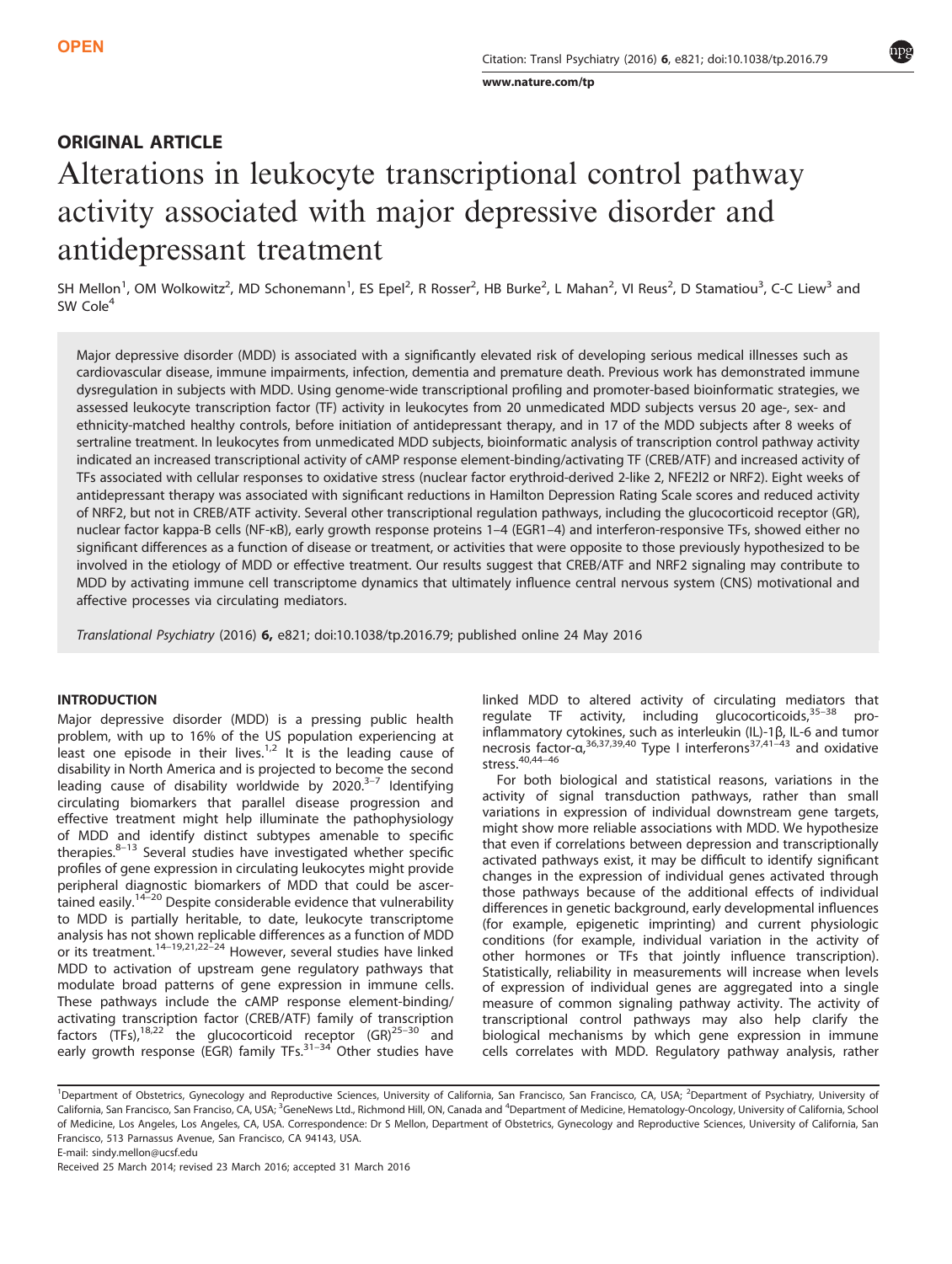|                                                                   | Controls $(n = 20)$ | Depressed $(n = 20)$ | P      |
|-------------------------------------------------------------------|---------------------|----------------------|--------|
| Age (years)                                                       | $36.6 + 11.8$       | $37.0 + 10.8$        | ns     |
| Sex (% female)                                                    | 65%                 | 65%                  | ns     |
| Ethnicity (%; Caucasian, African-American, Asian, other or mixed) | 75%, 15%, 5%, 5%    | 70%, 10%, 15%, 5%    | ns     |
| Body mass index                                                   | $24.7 + 3.7$        | $24.8 + 4.3$         | ns     |
| No tobacco ever (%)                                               | 55%                 | 50%                  | ns     |
| Current tobacco use (%)                                           | 20%                 | 35%                  | ns     |
| Subjective socioeconomic status <sup>a</sup>                      | $6.6 + 1.0$         | $5.4 + 1.8$          | < 0.04 |
| Years of education                                                | $14.8 + 2.2$        | $14.7 + 2.0$         | ns     |
| Household income (\$)                                             | $$59,400 + $46,500$ | $$28,450 + $24,600$  | < 0.02 |

than individual gene analysis, may thus be a more reliable biomarker of MDD and its sequelae.

In the present study, we applied a promoter-based bioinformatic strategy to assess transcriptional control pathway activity via its functional impact on genome-wide transcriptional profiles, to test several emerging theories regarding immune system and oxidative stress involvement in MDD pathophysiology and its remediation by antidepressant treatment. In this bioinformatics approach, differentially expressed genes are first identified, and the promoter DNA sequence of each differentially expressed gene is then scanned to identify the prevalence of TF-binding motifs (TFBMs) that are hypothesized to be activated in association with the condition under study (for example, MDD-associated activation of CREB/ATF TFs, which mediate signaling by many neurotransmitter systems including catecholamines from the sympathetic nervous system). The identification of such 'promoter TFBM enrichment' within a set of differentially expressed genes has been shown in several previous validation studies to provide a generally accurate indication of whether a given TF contributes to the observed difference in gene expression profiles. $47-49$  The conceptual logic of the analysis is as follows: if a TF is activated, it will only modulate the expression of those genes that bear the specific TFBM to which that TF binds. Thus, the subset of upregulated genes will show a relative enrichment of promoter TFBMs for the activated TF (for example, CREB) relative to that observed in a control set of genes (for example, the basal prevalence across all genes in a genome, or TFBM prevalence in a parallel derived set of downregulated genes, which better controls for the fact that about half of the genome is not expressible in any given cell type because of intrinsic variations in the transcriptional basis for cell development and differentiation). In the present study, we conducted such promoter TFBM enrichment analyses to test a series of a priori theories regarding the transcription control pathways that may be activated in the context of MDD, including<br>the CREB/ATF family,<sup>18,22</sup> the GR,<sup>25–30,50,51,52</sup> EGR family TFs,<sup>31–34</sup> the nuclear factor kappa-B cell (NF-κB)/Rel family of TFs that mediate signaling by many pro-inflammatory cytokines,<sup>36,37,39,40</sup> interferon regulatory factor (IRF) family TFs that mediate signaling by Type I interferons  $37,41-43,53$  and the nuclear factor erythroidderived 2-like 2 (NRF2) TF that mediates transcriptional responses to oxidative stress.<sup>40,44-46</sup>

# MATERIALS AND METHODS

#### Subjects

We recruited 20 subjects with MDD, diagnosed with the Structured Clinical Interview for DSM-IV-TR (SCID), $54$  and 20 healthy controls matched by sex, ethnicity and age  $(\pm 3$  years; Table 1). These subjects are from the same sample as described previously.<sup>55,56</sup> Subjects gave informed consent to participate in this study, which was approved by the University of California, San Francisco Committee on Human Research. The subjects were recruited by fliers, bulletin board notices, Craigslist postings (http:// sfbay.craigslist.org), newspaper ads and through clinical referrals. Subjects were seen in an outpatient setting, and were paid for their participation. SCID diagnostic interviews were conducted by an experienced clinical psychologist and were clinically verified by a separate psychiatric interview with a board-certified psychiatrist. Depressed subjects with psychosis, bipolar histories and post-traumatic stress disorder were excluded from participation in the study; other comorbid anxiety disorders were allowed when the depressive diagnosis was considered to be the primary diagnosis. MDD subjects were required to have a rating of 17 or greater<br>on the 17-item Hamilton Depression Rating Scale (HDRS).<sup>57</sup> Healthy control subjects were also screened with the SCID, and were required to have no present or past history of any DSM-IV Axis I diagnosis. Potential subjects were also excluded if they met SCID criteria for alcohol or substance abuse within 6 months of entering the study. Subjects in both groups were medically healthy (assessed by physical examination, review of systems and screening laboratory tests), had no acute illnesses or infections and had not had any vaccinations within 6 weeks of entering the study. Depressed and control subjects were free of any psychotropic medications, including antidepressants, antipsychotics and mood stabilizers, hormone supplements, steroid-containing birth control or other medications (for example, statins) or vitamin supplements above the US Recommended Daily Allowances (for example, vitamin C, 90 mg per day) for a minimum of 6 weeks before entry into the study; use of short-acting sedative hypnotics was allowed as needed, up to a maximum of three times per week, but none within 1 week before testing.

#### Procedure

Subjects were admitted as outpatients to the University of California, San Francisco Clinical and Translational Science Institute's Clinical Research Center at 0800 hours, having fasted (except water) since 2200 hours the night before. Subjects were required to test negative on a urine toxicology screen (measuring the presence of abused drugs) and, in women of childbearing capacity, a urine pregnancy test. While subjects sat or reclined in a resting position, blood samples were obtained for leukocyte RNA preparation.

#### Treatment

Following the baseline evaluation and blood draw, depressed subjects were treated for 8 weeks, in an open-label manner, with sertraline, dosed according to the clinicians' judgment, based on efficacy and tolerability, beginning with 50 mg per day, increasing to a maximum of 200 mg per day. In two cases, the beginning dose was lowered to 25 mg per day because of transient side effects. Medication compliance was monitored by pill counts and by plasma levels at weeks 4 and 8 of treatment. The mean plasma concentration of sertraline+N-desmethylsertraline at week 4 was  $46 \pm 23$  ng ml<sup>-1</sup>; range: 10–97 ng ml<sup>-1</sup> and at week 8 was 67 ± 37 ng ml<sup>-1</sup>; range: 10-146 ng ml<sup>-1</sup>. All individuals had plasma concentrations within the range of published steady-state concentrations for sertraline at therapeutic doses,<sup>59</sup> indicating good compliance with medication treatment. One depressed subject prematurely dropped out of the study because of clinical worsening while on sertraline, and two were excluded because of developing exclusionary criteria unrelated to sertraline (medical illness) during the 8-week follow-up period, leaving 17 treated MDD subjects.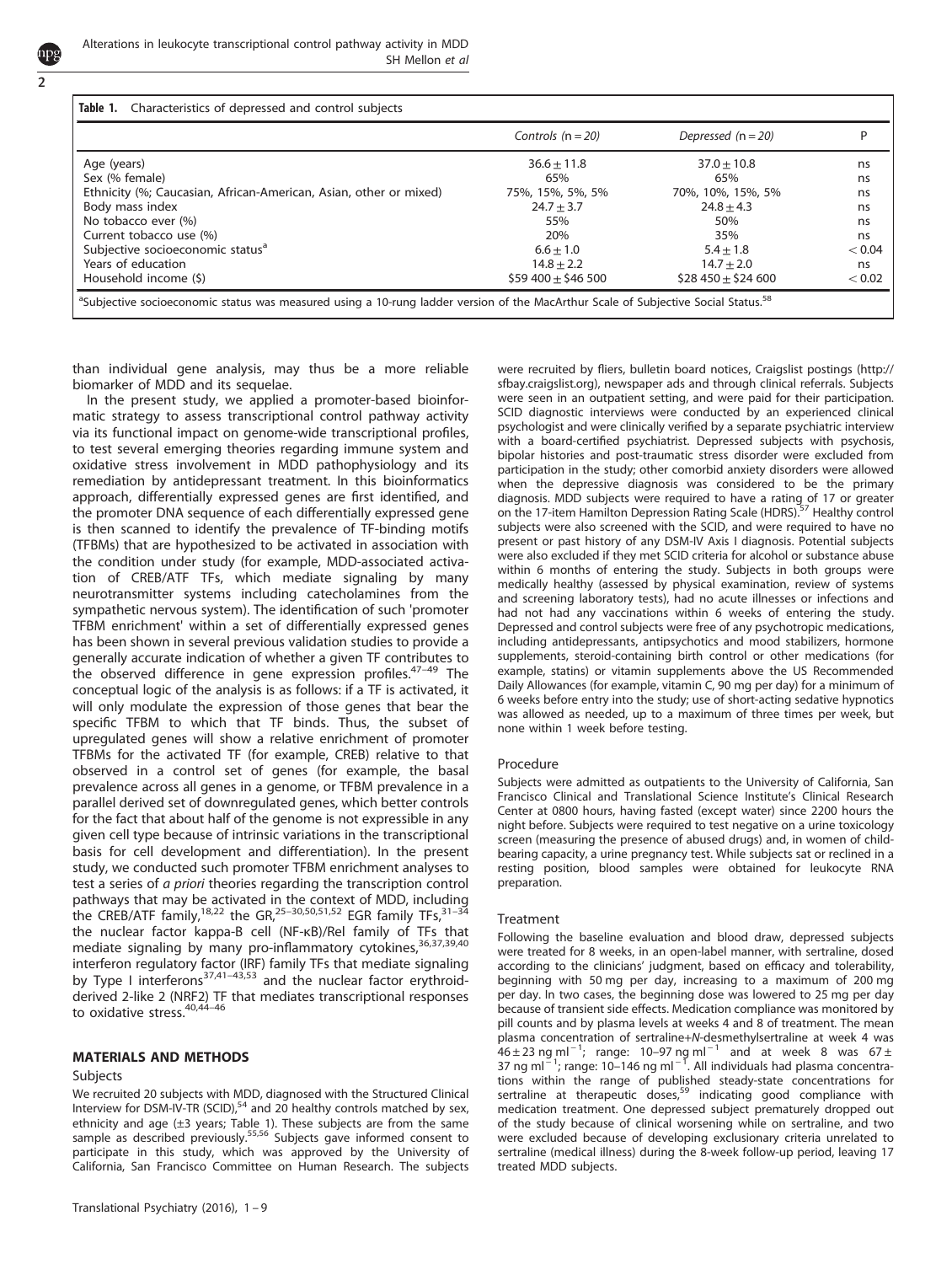Gene expression profiling and transcription control bioinformatics Genome-wide transcriptional profiling was carried out on peripheral blood mononuclear cells (PBMCs) obtained from 20 individuals meeting diagnostic criteria for MDD (HDRS > 17) and 20 age- sex- and ethnicitymatched non-depressed controls. All participants were unmedicated at baseline, and 17 MDD subjects subsequently initiated antidepressant treatment and were assessed again for changes in PBMC gene expression profile after 8 weeks of treatment. Blood was collected into vacutainer tubes containing EDTA. RNA was extracted from 10 ml whole blood, after red cell lysis in a hypotonic buffer (150 mm ammonium chloride, 10 mm potassium bicarbonate and 1 mm EDTA) and was incubated on ice for 15 min. Samples were centrifuged at 500 g for 10 min at 4 °C, the supernatant was discarded, 1 ml of lysis buffer was added to the pellet and the leukocytes were resuspended by vortexing. The leukocyte suspension was centrifuged, the supernatant was removed, the leukocyte pellet was resuspended in TRIzol Reagent (Invitrogen, Grand Island, NY, USA), extracted with chloroform and RNA was precipitated with isopropanol at −20 °C, followed by centrifugation. The RNA pellet was resuspended in 10 mm Tris-Cl pH 7.5/1 mm EDTA; total RNA was tested for quantity (Nanodrop ND1000, Thermo Scientific, Wilmington, DE, USA), integrity and purity (Agilent Bioanalyzer, Santa Clara, CA, USA). All samples met quality criteria: RIN > 7.0 ('RIN' is RNA integrity number, a software tool designed to estimate RNA integrity; Agilent Technologies, Santa Clara, CA, USA); 28 S:18 S rRNA ratio ≥ 1.0. Subsequently, 5 µg of total RNA per sample were used for genome-wide transcriptional profiling using Affymetrix U133 Plus 2 high-density oligonucleotide arrays, following the manufacturer's protocol (Affymetrix, Santa Clara, CA, USA). Low-level gene expression data were normalized by robust multi-array averaging  $60,61$  and were  $log<sub>2</sub>$ transformed for analysis. Differentially expressed genes were identified by  $>$  15% difference in average expression level across groups (that is, a lowstringency screening as recommended for the development of optimally<br>replicable gene lists<sup>62–67</sup>). Functional characteristics of differentially expressed genes were identified by enrichment analysis of Gene Ontology annotations and Entrez-Gene/RefSeq annotations.68 To test the hypothesis that differential gene expression was mediated in part by altered activity of<br>specific TFs, TELiS bioinformatics analysis<sup>47,62</sup> analyzed the promoters of differentially expressed genes for over-representation of TFBMs targeted by CREB/ATF factors (TRANSFAC V\$CREB\_01 position-specific weight matrix)<sup>69</sup> the GR (V\$GR\_Q6), NF-κB/Rel factors (V\$CREL\_01), EGR1-4 (V \$EGR1\_01, V\$EGR2\_01, V\$EGR3\_01, V\$NGFIC\_01), interferon-responsive TFs (V\$ISRE\_01) and the oxidative-stress-responsive TF NRF2 (V\$NRF2\_01). TFBM prevalence was ascertained within the promoters of genes selectively upregulated in association with MDD, and separately within the promoters of genes selectively downregulated in association with MDD (that is, relatively upregulated in controls), and the magnitude of differential TF activity was estimated by the ratio of TFBM prevalence in promoters from upregulated genes versus downregulated genes. This approach ensures that all genes analyzed are potentially expressible within the PBMC pool (that is, are expressed at differentially detectable levels in either MDD or controls), and thereby eliminates potential biases that may stem from using the genome-wide prevalence of promoter TFBMs as a reference point (given that approximately half of the human genome is not materially expressible in PBMC at all because of intrinsic transcriptome biases associated with cell development and differentiation). TFBM ratios were calculated in analyses using nine alternative TFBM scan parameters involving varying signal detection stringency (mat\_sim = 0.80, 0.90, 0.95)<sup>70</sup> and promoter length (-300, -600, -1000 to +200 bp relative to the RefSeq-annotated gene transcription start site),<sup>71</sup> and log-transformed ratios were averaged to estimate TFBM prevalence ratios robust to methodological variations. Average relative prevalence ratios significantly exceeding the null hypothesis of 1.0 indicate greater TFBM prevalence among genes upregulated in association with MDD (that is, relative TF activation in MDD), and average TFBM ratios significantly less than the null hypothesis value of 1.0 indicate lower TFBM prevalence among genes upregulated in association with MDD (that is, relative TF de-activation in MDD, or equivalently, relative TF activation in controls). These bioinformatics indications have been found to provide accurate inferences of TF activity as assessed by direct assays of TF binding (for example, electrophoretic mobility shift assays or nuclear protein enzyme-linked immunosorbent assays) and experimental manipulation of TF activity. $47-49,72$  To assess the generality of the present findings, we also repeated TF bioinformatics analyses on data from two archival studies that compared peripheral blood cell RNA samples from MDD patients versus controls (GSE38206) and cancer patients with low versus high levels of depressive symptoms (GSE36957).

3

#### Quantitative PCR analysis of subject RNA

Total RNA was isolated from human samples using Qiagen RNeasy (Qiagen, Valencia, CA, USA) following the recommended protocol supplied with the kit. Lysis buffer was added to solubilize the sample and added to the nucleic acid-binding columns supplied with the kit. RNA bound to the column was washed and eluted, and the concentration of the RNA was measured with a Nanodrop Spectrophotometer (Thermo Scientific, Wilmington, DE, USA).

Invitrogen Superscript III (Life Technologies, Grand Island, NY, USA) was used to generate complementary DNA (cDNA), using the manufacturer's protocols. Samples with yields close to 4–5 µg of total RNA were used to synthesize cDNA. cDNA reactions containing RNA and random primers were annealed at 50  $\degree$ C and combined with dNTPs, reaction buffer and Superscript III to synthesize cDNA at 42 °C.

Primers used for quantitative PCR (qPCR; Supplementary Table S1) gave single bands of the appropriate size using agarose gel electrophoresis. For qPCR reactions, the cDNA concentration was normalized to 25 ng per reaction. The iQ SYBR Green Supermix (Bio-Rad Laboratories, Hercules, CA, USA) was used in the qPCR reactions and was monitored using MyiQ iCycler qPCR (Bio-Rad Laboratories). The quality of the PCR reactions was monitored for their Ct values to ensure that data obtained occurred before the reagents were exhausted. To confirm the quality of the data and to ensure that single DNA fragments were generated, PCR amplification products were analyzed using agarose gel electrophoresis at the end of the runs. qPCR reactions were performed in duplicate. The Ct value of the reference gene (GAPDH) was monitored as an internal control. Gene expression differences were estimated using the 'Comparative Ct method' of relative quantification, normalizing the  $C_t$  values relative to the reference gene. This was performed by calculating ΔCt<sub>sample</sub> = Ct<sub>targetgene</sub> −<br>Ct<sub>referencegene</sub>. The relative fold change was represented as 2<sup>-ΔΔCt</sup>, where  $ΔΔCt = mean ΔCt<sub>samples</sub> – mean ΔCt<sub>controlsamplies</sub> – 100$  amplification efficiencies (close to 100%) of the genes of interest and the housekeeping genes were similar (within 5–10%).

# RESULTS

#### Gene expression in MDD versus control

There were no significant differences in the mean age of the depressed versus control subjects, their sex distribution, ethnicity or body mass index (Table 1). The groups also did not differ in current and past alcohol and nicotine consumption, marital status, highest educational level attained, although both self-rated socioeconomic status<sup>58</sup> and the mean household income were significantly lower in the depressed subjects ( $P < 0.04$  socioeconomic status;  $P < 0.01$  household income). Average activity/exercise levels per month, as measured by the Yale Physical Activity Survey,<sup>73</sup> were not different between groups. The mean 17-item HDRS<sup>57</sup> rating in the depressed subjects at baseline was  $18.71 \pm 3.22$  and after 8 weeks of antidepressant treatment was  $10.24 \pm 6.32$ ,  $P < 0.001$ , and the mean chronicity of depression (that is, lifetime years of depression) was  $14.02 \pm 11.75$ years (range 0.77–35 years), corresponding to a mean ratio of lifetime depression to chronological age of  $0.36 \pm 0.27$  (range 0.02–0.88).

In comparisons of depressed individuals with controls, microarray gene expression analysis identified 346 distinct transcripts showing  $>15%$  difference in the average expression level across groups (Supplementary Table S2). The 157 transcripts relatively overexpressed in leukocytes from subjects with MDD included multiple genes involved in Type I interferon responses (IFI44, IFI44L, IFIT1, IFI6, MX1, OAS3, OASL and RNASE2), antimicrobial responses/tissue remodeling (APOBEC3B, DEFA1, FCER1G, FCGR2B/ CD32, MMP8, NOD2 and PI3), cytokine and chemokine signaling (CCL3, CCR3, IL-5RA and IL-18), immunoglobulin production (IGJ and IGH@), cellular activation and proliferation (HLA-DR, HLA-DQ, IGF1R, PTEN and EGR3), skewing of macrophage responses toward M2 profiles (ARG1) and cellular responses to oxidative stress (GSTM4). Prominent among the 189 downregulated transcripts in subjects with MDD were genes involved in cAMP/PKA signaling (PRKACB, PRKAR2B and PDE3B), genes encoding antibody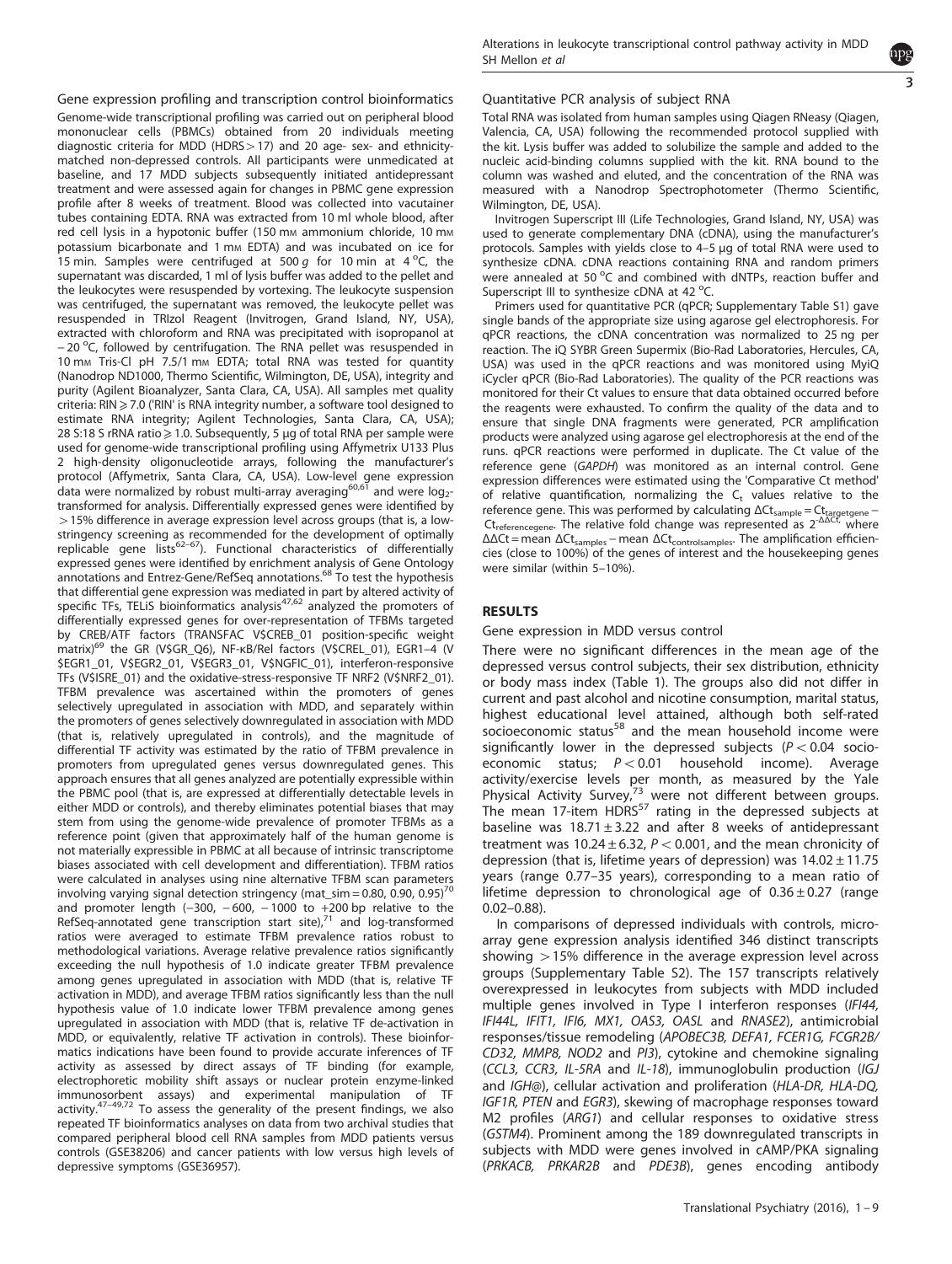| ٠ |
|---|
|   |
| ٠ |

|                  | <b>MDD</b> versus Control            |                                        | MDD baseline versus antidepressant Tx |                                        |
|------------------|--------------------------------------|----------------------------------------|---------------------------------------|----------------------------------------|
|                  | Observed                             | Adjusted <sup>a</sup>                  | Observed                              | Adjusted <sup>a</sup>                  |
| <b>CREB</b>      | $2.66 + 0.20$ , $P = 0.0007^{\circ}$ | $2.40 + 0.17$ , $P = 0.0005^{\circ}$   | $1.04 + 0.10$ , $P = 0.6872$          | $2.63 + 0.12$ , $P = 0.0001^{\circ}$   |
| <b>ISRE</b>      | $1.46 + 0.39$ , $P = 0.3091$         | $0.64 + 0.17$ , $P = 0.0482$           | $3.14 + 0.20$ , $P = 0.0003^b$        | $4.17 + 0.36$ , $P = 0.0098$           |
| NRF <sub>2</sub> | $2.11 + 0.18$ , $P = 0.0019^b$       | $1.72 \pm 0.09$ , $P = 0.0003^b$       | $0.61 + 0.08$ , $P = 0.0002^b$        | $0.48 + 0.14$ , $P = 0.0005^{\circ}$   |
| $NF - \kappa B$  | $0.92 + 0.03$ , $P = 0.0480$         | $0.96 + 0.04$ , $P = 0.3067$           | $1.43 + 0.12$ , $P = 0.0115$          | $0.81 + 0.06$ , $P = 0.0078$           |
| GR               | $1.05 + 0.06$ , $P = 0.4198$         | $1.01 + 0.06$ , $P = 0.9164$           | $0.91 + 0.10$ , $P = 0.3437$          | $0.82 + 0.14$ , $P = 0.1747$           |
| EGR1             | $1.10 \pm 0.10$ , $P = 0.4216$       | $1.34 + 0.09, P = 0.0230$              | $0.83 + 0.08$ , $P = 0.0685$          | $2.59 \pm 0.21$ , $P = 0.0042^b$       |
| EGR <sub>2</sub> | $0.42 \pm 0.23$ , $P = 0.0140$       | $0.70 \pm 0.08$ , $P = 0.0017^{\circ}$ | $0.82 + 0.09$ , $P = 0.0483$          | $1.67 \pm 0.13$ , $P = 0.0025^{\circ}$ |
| EGR <sub>3</sub> | $0.41 + 0.43$ , $P = 0.0665$         | $0.58 + 0.65$ , $P = 0.0016^b$         | $0.69 + 0.13$ , $P = 0.0139$          | $2.86 + 0.12$ , $P = 0.0001^b$         |
| EGR4/NGFIC       | $0.53 + 0.36$ , $P = 0.1113$         | $0.82 + 0.16$ , $P = 0.2233$           | $0.89 + 0.09$ , $P = 0.2128$          | $2.47 + 0.25$ , $P = 0.0101$           |

MDD, major depressive disorder; NF-κB, nuclear factor kappa-B; NRF2, nuclear factor erythroid-derived 2-like 2; PBMC, peripheral blood mononuclear cell; TFBM, transcription factor-binding motif. Values represent the mean fold difference in promoter TFBM distribution  $\pm$  s.e., and two-tailed P-value testing null hypothesis 1.0-fold . <sup>a</sup>Analyses controlling for age, sex and PBMC % lymphocytes, monocytes and eosinophils. <sup>b</sup>Statistically significant under Bonferroni correction for simultaneous testing of nine pathways (individual  $P < 0.0056$ ).

immunoglobulin heavy chains (IGHD and IGHM) and antibody receptors (FCRL1, FCRL3, FCRL5/CD307 and FCRLA), the T-cell receptor alpha gene (TRA@), chemokine receptors (CCR7 and CXCR6), multiple leukocyte cell surface antigens (CD6, CD7, CD22, CD79A and LY9/CD229) and EGR1. The prominent differential expression of leukocyte cell type-specific transcripts suggested potential alterations in subset distribution within the leukocyte pool in MDD versus control subjects. However, we found no significant difference in the leukocyte pool level of mRNA for any canonical leukocyte subset marker (CD14, CD19, CD16/FCGR3A CD56/NCAM1, CD3, CD4 and CD8; all average differences  $<$  15%, all  $P > 0.10$ ).

# Transcription control pathways in MDD versus control

Promoter-based bioinformatics analyses (Table 2) showed significant over-representation of response elements for CREB/ATF factors and the master antioxidant TF NRF2 in the promoters of genes upregulated in association with MDD. Results also indicated nominally significant and unanticipated under-representations of NF-κB and EGR2 response elements in promoters of genes upregulated in association with MDD, although these latter two findings would not attain significance under Bonferroni correction for multiple testing across the nine TFBMs analyzed. Primary analyses showed no significant indication of GR, EGR1, EGR3 or EGR4 activation in MDD versus control subjects. Ancillary analyses adjusting gene expression data for age, sex, body mass index and the fractional distribution of lymphocytes, monocytes and eosinophils in the assayed leukocyte pool (Table 2) continued to indicate over-representation of CREB/ATF and NRF2 response elements in promoters of genes upregulated in association with MDD. Several additional TFBM signals also reached significance in the adjusted analyses, including under-representation of EGR2, EGR3 and interferon-simulated response element TFBMs, and over-representation of EGR1 motifs (although the latter two results would not reach significance under Bonferroni correction).

# Gene expression changes with MDD treatment

After 8 weeks of antidepressant therapy, average HDRS depression scores were reduced significantly from baseline levels in MDD subjects (baseline:  $18.71 \pm 3.22$ ; week 8:  $10.24 \pm 6.32$ ,  $P < 0.001$ ). Transcriptional profiling of leukocytes collected after 8-week treatment identified 183 transcripts showing  $>$  15% upregulation relative to baseline and 101 showing  $>15%$  downregulation (Supplementary Table S3). Prominent among upregulated

OASL\*. Multiple transcripts associated with the myeloid lineage of immune cells were also upregulated, including CD36, LY6E and the macrophage-associated TF MAFB. However, transcripts associated with macrophage activation also numbered among the downregulated transcripts, including several that were upregulated in leukocytes from MDD versus control subjects at baseline (for example, APOBEC3B\*, ARG1\*, IL-1R1, MMP8, PI3\* and XIST\*). Downregulated transcripts also included the oxidative stress response gene SOD2. Transcription control pathways in MDD after treatment Promoters of genes that were downregulated following anti-

transcripts were gene products involved in Type I interferon response, including several that were upregulated in the MDD versus control baseline comparison (marked with \*); these were IFI27, IFI44\*, IFI44L\*, IFI6\*, IFIT1, IRF7, ISG15, OAS1, OAS2, OAS3\* and

# depressant treatment (Table 2) showed significant overrepresentation of NRF2 TFBMs, whereas those that were upregulated following antidepressant treatment showed overrepresentation of interferon-related TFBMs. Analyses also linked treatment-related changes in gene expression to TFBM prevalence patterns indicative of increased NF-κB activity and decreased EGR2 and EGR3 activity (although these latter three counterhypothetical findings would not reach statistical significance under Bonferroni correction). Primary analyses showed no significant indications of CREB, GR, EGR1 or EGR4 involvement in treatment-related changes in gene expression. Ancillary analyses adjusting for age, sex and leukocyte subset distribution in the leukocyte pool showed similar results, with the notable difference that CREB/ATF, EGR1, EGR2 and EGR3 TFBMs also become significantly over-represented among upregulated promoters (Table 2).

# Confirmatory studies

The microarray data showing differences between RNA abundance in leukocytes from healthy control and MDD subjects were confirmed by direct amplification and quantitation with quantitative reverse transcriptase PCR (RT-PCR) analysis (primers shown in Supplementary Table S1). Among the 11 transcripts re-tested with RT-PCR, nine showed significant differences in expression that matched those indicated by microarray results (Supplementary Table S4).

To assess the generality of the TF bioinformatics findings from this sample, we compared results from contrasting MDD patients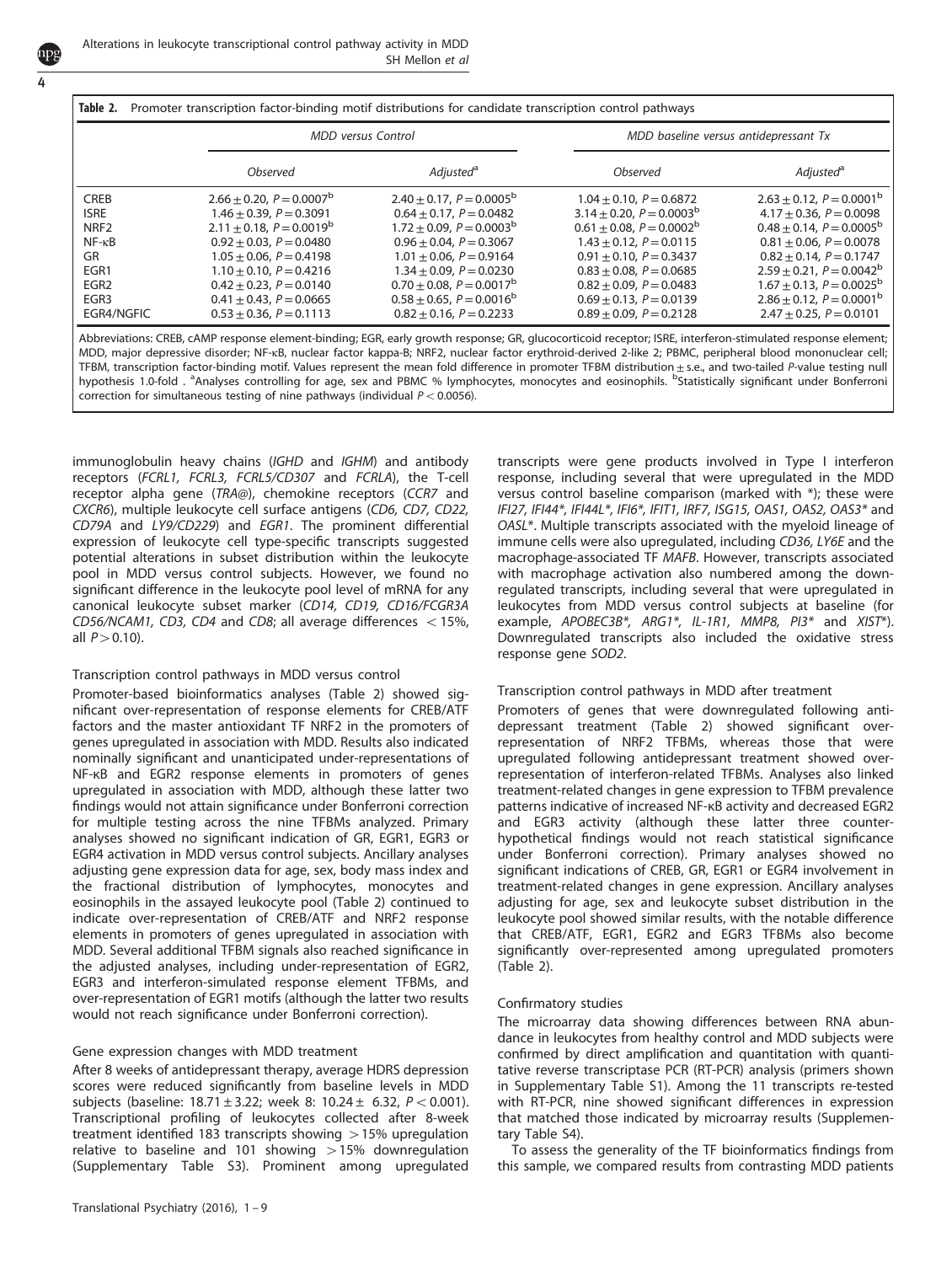| ٠ |  |
|---|--|
|   |  |

|                  | MDD versus control                                                                                                                                                                                                                                                                                                                                                                                                                                                                                                                                                                                                                                                                                                                                                                                                                                                                                                                                                                                                                        |                                        |                                      |                           |
|------------------|-------------------------------------------------------------------------------------------------------------------------------------------------------------------------------------------------------------------------------------------------------------------------------------------------------------------------------------------------------------------------------------------------------------------------------------------------------------------------------------------------------------------------------------------------------------------------------------------------------------------------------------------------------------------------------------------------------------------------------------------------------------------------------------------------------------------------------------------------------------------------------------------------------------------------------------------------------------------------------------------------------------------------------------------|----------------------------------------|--------------------------------------|---------------------------|
|                  | Observed                                                                                                                                                                                                                                                                                                                                                                                                                                                                                                                                                                                                                                                                                                                                                                                                                                                                                                                                                                                                                                  | GSE38206                               | GSE36957                             | Relationship <sup>a</sup> |
| <b>CREB</b>      | $2.66 + 0.20$ , $P = 0.0007^{\circ}$                                                                                                                                                                                                                                                                                                                                                                                                                                                                                                                                                                                                                                                                                                                                                                                                                                                                                                                                                                                                      | $1.23 + 0.03$ , $P < 0.0001^{\circ}$   | $1.55 + 0.08$ , $P < 0.0001^{\circ}$ | Consistent                |
| <b>ISRE</b>      | $1.46 + 0.39$ , $P = 0.3091$                                                                                                                                                                                                                                                                                                                                                                                                                                                                                                                                                                                                                                                                                                                                                                                                                                                                                                                                                                                                              | $1.81 + 0.17$ , $P = 0.0003^b$         | $1.46 + 0.23$ , $P = 0.0030^{\circ}$ | Additional                |
| NRF <sub>2</sub> | $2.11 + 0.18$ , $P = 0.0019^b$                                                                                                                                                                                                                                                                                                                                                                                                                                                                                                                                                                                                                                                                                                                                                                                                                                                                                                                                                                                                            | $1.42 \pm 0.05$ , $P < 0.0001^{\rm b}$ | $1.06 + 0.04$ , $P = 0.0593$         | Partially consistent      |
| $NF - \kappa B$  | $0.92 + 0.03$ , $P = 0.0480$                                                                                                                                                                                                                                                                                                                                                                                                                                                                                                                                                                                                                                                                                                                                                                                                                                                                                                                                                                                                              | $1.06 + 0.03$ , $P = 0.0016^{\circ}$   | $1.29 + 0.09$ , $P < 0.0001^{\circ}$ | Additional                |
| GR               | $1.05 + 0.06$ , $P = 0.4198$                                                                                                                                                                                                                                                                                                                                                                                                                                                                                                                                                                                                                                                                                                                                                                                                                                                                                                                                                                                                              | $0.84 + 0.07$ , $P = 0.0033^{b}$       | $0.83 + 0.10$ , $P = 0.0657$         | Null                      |
| EGR1             | $1.10 + 0.10$ , $P = 0.4216$                                                                                                                                                                                                                                                                                                                                                                                                                                                                                                                                                                                                                                                                                                                                                                                                                                                                                                                                                                                                              | $1.59 + 0.13$ , $P = 0.0010^{b}$       | $1.07 + 0.03$ , $P = 0.2893$         | Null                      |
| EGR <sub>2</sub> | $0.42 + 0.23$ , $P = 0.0140$                                                                                                                                                                                                                                                                                                                                                                                                                                                                                                                                                                                                                                                                                                                                                                                                                                                                                                                                                                                                              | $1.96 + 0.24$ , $P = 0.0004^b$         | $0.98 \pm 0.05$ , $P = 0.6717$       | Null                      |
| EGR <sub>3</sub> | $0.41 + 0.43$ , $P = 0.0665$                                                                                                                                                                                                                                                                                                                                                                                                                                                                                                                                                                                                                                                                                                                                                                                                                                                                                                                                                                                                              | $1.75 + 0.14$ , $P = 0.0002^b$         | $1.04 + 0.09$ , $P = 0.4854$         | Null                      |
| EGR4/NGFIC       | $0.53 + 0.36$ , $P = 0.1113$                                                                                                                                                                                                                                                                                                                                                                                                                                                                                                                                                                                                                                                                                                                                                                                                                                                                                                                                                                                                              | $1.78 + 0.18$ , $P = 0.0008^b$         | $1.21 + 0.23$ , $P = 0.0629$         | Null                      |
|                  | Abbreviations: CREB, cAMP response element-binding; EGR, early growth response; GR, glucocorticoid receptor; ISRE, interferon-stimulated response element;<br>MDD, major depressive disorder; NF-KB, nuclear factor kappa-B; NRF2, nuclear factor erythroid-derived 2-like 2; TFBM, transcription factor-binding motif. Values<br>represent the mean fold difference in promoter TFBM distribution $\pm$ s.e., and two-tailed P-value testing null hypothesis 1.0-fold. <sup>a</sup> Consistent, archival studies<br>are consistent and are in concordance with results of present MDD versus control comparison; Additional, archival studies are consistent, but relationship is<br>not detected in present sample; Partially consistent, archival studies are inconsistent, but one is in concordance with present MDD versus Control comparison;<br>Null, archival studies are inconsistent. <sup>b</sup> Statistically significant under Bonferroni correction for simultaneous testing of nine pathways (individual $P < 0.0056$ ). |                                        |                                      |                           |

versus controls with results from parallel analyses of peripheral blood cell RNA in an archival data set comparing MDD versus controls in another population (GSE38206) and cancer patients with high versus low levels of depressive symptoms (GSE36957). Results (Table 3) showed good concordance for the primary positive results reported above for CREB/ATF and NRF2. Genes upregulated in archival comparison of MDD versus controls also showed significant over-representation of CREB and NRF2 TFBMs, and genes upregulated in cancer patients with high levels of depressive symptoms showed significant over-representation of CREB/ATF TFBMs and marginally significant  $(P = 0.059)$  overrepresentation of NRF2 TFBMs. Results from these two archival data sets were also consistent among themselves in indicating elevated prevalence of NF-κB and interferon-responsive TFBMs (results not identified in analyses of the present sample). Analysis of the archival MDD versus control comparison also indicated highly significant signals for all of the other pathways analyzed; however, these indications were not corroborated in the cancer/ depressive symptoms' sample.

Table 3. Relationship of present findings to analyses of archival data sets

# **DISCUSSION**

The present analyses utilize a transcriptome-driven bioinformatic strategy to evaluate the activity of several transcriptional control pathways that have been hypothesized to be activated in association with MDD. Results comparing unmedicated MDD subjects versus control subjects support previously proposed roles for CREB and the oxidative stress response factor NRF2. However, only NRF2 showed a significant reduction in activity following 8 weeks of antidepressant therapy. Indices of CREB-mediated gene transcription were not reversed by antidepressant therapy, and continued to trend upward after 8 weeks of sertraline treatment. Thus, the NRF2 transcriptional pathway is distinct from the other candidate transcriptional control pathways evaluated here, as it tracked with both disease (MDD) and effective antidepressant treatment.

These analyses do not support a role for activation of the master pro-inflammatory TF NF-κB, interferon regulatory factors, the GR or the EGR family of TFs in the basic pathogenesis of MDD. Significant associations did emerge for EGR family factors in analyses adjusting for age, sex and leukocyte subset distributions; however, these effects trended in the opposite direction of previous hypotheses (that is, under-representation in MDDassociated and treatment-responsive promoters). Because our sample size is small, and thus has limited statistical power to detect small effects, we cannot conclude that our results definitively refute roles for NF-κB, interferons or the GR in the pathophysiology of depression. Indeed, altered hypothalamic pituitary axis activity may be restricted mainly to the subset of MDD cases associated with trauma.<sup>74</sup> However, our failure to see positive signals for NFκB and GR activation, when other transcription control pathways such as CREB/ATF and NRF2 show detectable differences in activity, suggests that NF-κB and GR do not constitute the most sensitive or clinically useful TF pathway biomarkers of MDD.

Our results have significant implications for five published hypotheses regarding peripheral immune system function in the genetic basis of MDD. First, it has been proposed<sup>75-79</sup> that MDD is associated with reductions in tonic CREB activity, possibly secondary to reduced activity of neurotrophic factors (for example, brain-derived neurotrophic factor) and/or neurotransmitters (for example, adrenergic signaling from catecholamines). Alterations in CREB activity in the central nervous system (CNS) in animal models of depression<sup>77,78,80,81-85</sup> and findings from clinical studies linking increased leukocyte CREB activity to successful behavioral or antidepressant therapy22,75,76,86,87–<sup>89</sup> support this view. However, our results find no tonic inhibition of CREB/ATFmediated gene expression in leukocytes from untreated MDD patients versus control subjects, but rather indicate upregulation of CREB/ATF activity at baseline before treatment. Moreover, comparisons of CREB/ATF-associated gene expression before and after antidepressant treatment are consistent with previous observations that successful MDD treatment is associated with increased CREB phosphorylation in leukocytes.<sup>79,90,91</sup> Thus, although the pathophysiologic role of leukocyte CREB activity remains uncertain, our results are consistent with previous studies, suggesting that increasing leukocyte CREB activity levels may potentially serve as a biomarker of treatment response. Our data are also consistent with studies, suggesting that the mRNAs for ATF3 TFs are increased in MDD compared with healthy controls.<sup>31</sup>

A second hypothesis suggests that dysregulated activity of innate immune response signaling pathways may activate CNS 'sickness behavior' systems that trigger motivational deficits and affective alterations characteristic of MDD.<sup>41-43</sup> Administration of Type I interferons induces symptoms of major depression, suggesting that some cases of depression may stem from brain responses to subclinical viral infections or other physiologic dynamics that elicit systemic Type I interferon signaling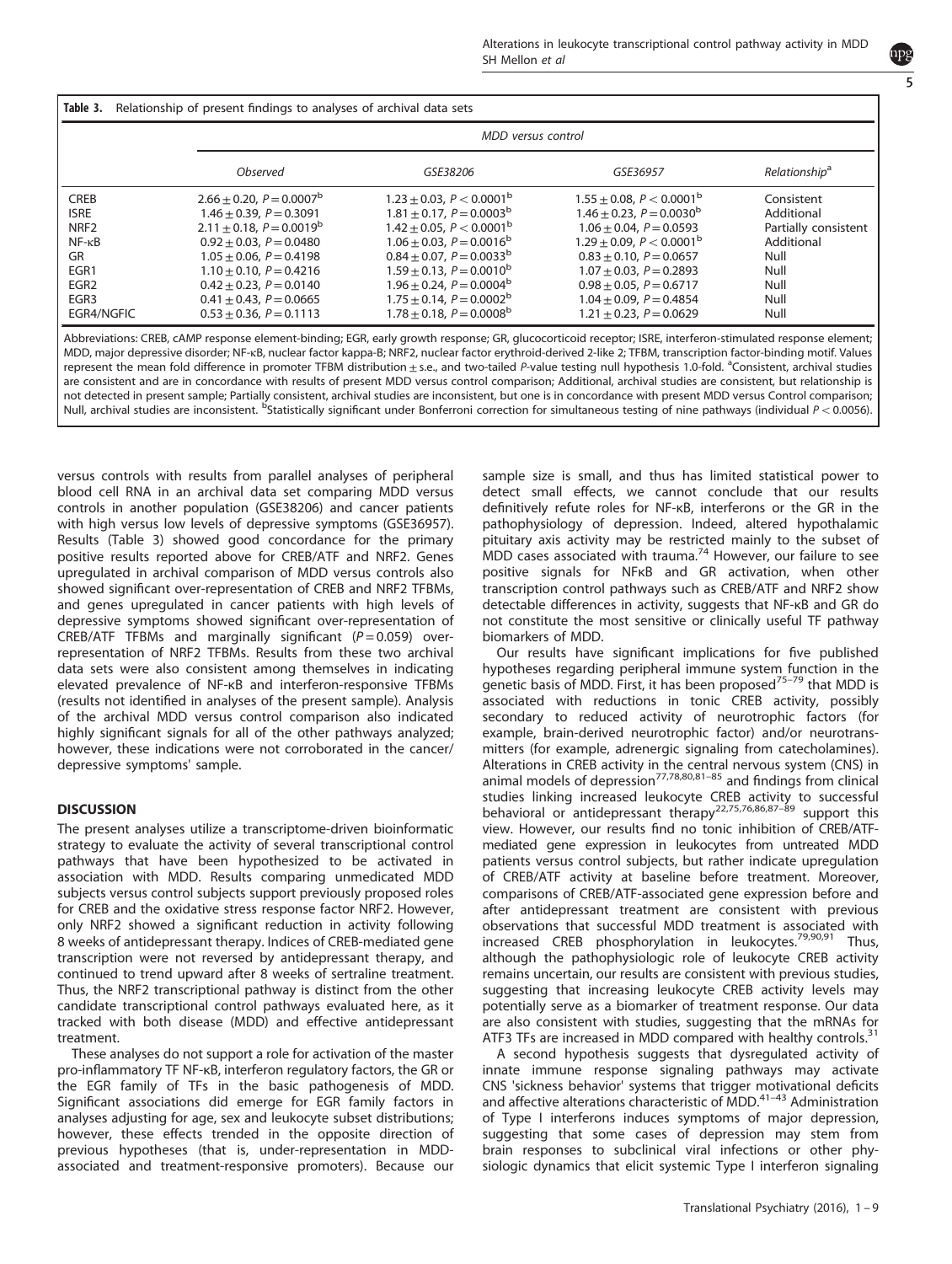6

(for example, reviewed in Raison and Miller<sup>9</sup> and Loftis et  $al.^{92}$ ). Our results are partially consistent with this hypothesis, as they show increased expression of several individual interferonresponsive genes in untreated MDD subjects, including genes involved in the interferon-mediated 'antiviral state'. However, TFBM analyses found no evidence of an aggregate-level elevation in interferon-responsive TF activity in unmedicated MDD patients relative to healthy controls. Moreover, genes that were downregulated in association with antidepressant treatment showed a significant under-representation of interferon-related TFBMs, and individual interferon target transcripts continued to show an upward trend during treatment. This treatment-associated upregulation of interferon signaling activity is consistent with previous observations of increased activation of the interferon response factor 7 TF following citalopram treatment. $93$  These data suggest that if subclinical infectious dynamics or other immunoregulatory disturbances underlie the aberrant interferon signaling associated with some cases of MDD, antidepressants may potentially block the downstream neurobiological consequences of interferon activity, but they are not likely to have an impact on the underlying infectious/physiologic elicitors of interferon activity. This interpretation would be consistent with studies showing that antidepressant prophylaxis can block the emergence of depressive symptoms and sickness behavior following pharmacologic<br>interferon treatment.<sup>41–43,94,95–101</sup>

Third, the 'macrophage theory of depression' suggests that upregulated monocyte/macrophage production of proinflammatory cytokines such as IL-1β, tumor necrosis factor-α and IL-6 activates CNS sickness behavior functions in a manner analogous to that hypothesized for Type I interferons.102–<sup>104</sup> This hypothesis would predict that MDD should be linked to TFs involved in monocyte/macrophage activation such as NF-κB and EGR family factors. Although our study replicated previous observations of increased EGR3 mRNA in leukocytes from MDD patients, analyses of NF-κB and EGR TFBM distributions provide no evidence that EGR3, other EGR family members or NF-κB/Rel family members show increased transcriptional activity in MDD. By contrast, we found modest indications of baseline reductions in NF-κB- and EGR3-mediated gene expression in leukocytes from MDD patients. These results are not likely to differ from previous findings because of differences in the cell types examined (leukocytes versus isolated monocytes in previous studies) because our adjusted analyses controlled for the relative prevalence of monocytes in the assayed leukocyte pool and because our present study replicated previous indications of increased EGR3 mRNA. Nevertheless, our results suggest reduced functional activity of that pathway. The differing conclusions likely stem from our study's focus on TF activity, whereas previous studies only focused on EGR3 mRNA abundances. This distinction is consistent with data in other systems showing that TF mRNA abundances do not correlate perfectly with functional TF activity, which can also be substantially regulated by post-translational modifications of TFs.<sup>105</sup>

A fourth hypothesis is that peripheral oxidative stress signals to the CNS to evoke symptoms of depression.55,100,106–<sup>122</sup> Our results are highly consistent with that hypothesis. We found baseline indications of increased activity for the oxidative stress response TF NRF2 in MDD, and reduced NRF2 transcriptional activity following antidepressant treatment. The mRNA abundance of SOD2, a redox-sensitive enzyme, also declined following antidepressant treatment. Those effects could not be attributed to differences in body mass index, age or other demographic variables. The implication of NRF2 and SOD2 in altered leukocyte transcription in MDD subjects suggests a potential leukocyte gene transcriptional biomarker in MDD, a potential target for therapeutic intervention, and a potential biomarker of effective treatment. Given that NRF2 emerged as the only TF in our analysis that directly tracked both depression under basal conditions and the effects of antidepressant therapy, identification of the etiology of peripheral reactive oxygen species in MDD and its relationship to other immune-related transcriptional dynamics (for example, type I interferon signaling, NF-κB activity, CREB activity and so on) may provide deeper insights into the biological basis for depression.

A fifth hypothesis that is not supported by our study suggests that chronically high cortisol levels, and consequent alterations in glucocorticoid-responsive transcription contribute to the patho-<br>genesis of MDD.<sup>8,29,36,37,52,86,103,123–130</sup> We found no significant alterations in GR-mediated gene expression in control versus untreated MDD subjects, either before or after 8 weeks of antidepressant treatment. Because the GR hypothesis primarily concerns glucocorticoid activity in the CNS, our data from circulating leukocytes cannot be taken as a direct contradiction of this hypothesis. However, our results suggest that leukocyte GR activity may not be a useful proxy biomarker of alterations in glucocorticoid response in the CNS.

Our data provide new insights into the potential immunobiological and oxidative processes that might contribute to, or serve as biomarkers of, the neurobiological substrates of MDD. However, our study has several limitations, especially small sample size. Replication with larger samples will be needed to resolve small effects that might remain undetected in the present study. Indeed, such power limitations may explain why some significant TFBM patterns that emerged in analyses of the archival data sets were not confirmed in the present sample (for example, linking MDD to activation of NF-κB and interferon signaling pathways). However, this study's primary findings regarding CREB/ATF and NRF TFs did prove replicable in the two independent archival data sets. Our target gene mRNA read-out provides a genome-wide functional framework for assessing TF activity. However, we inferred TF activity from promoter sequence analyses; future studies may use more direct assays of TF activity, such as chromatin immunoprecipitation or nuclear protein assays.49,72 Our bioinformatic findings can suggest targets for such analyses, but do not provide direct indications of TF functional activity (for example, DNA binding or transcriptional induction). Our study is also not powered to discover statistically significant associations between individual gene transcripts and MDD versus control status or sertraline treatment. The results in Supplementary Tables S2 and S3 are not tested for statistical significance at the level of specific individual transcript–phenotype associations. Our use of leukocytes as the target cell pool is a strength, in that these cells are readily available, but leukocytes constitute a heterogeneous mix of cells, so that future studies will need to isolate specific leukocyte subtypes to define the specific cell type(s) mediating the observed effects. However, most of the genes that were differentially expressed were from the myeloid lineage, such as monocytes and dendritic cells, which have been implicated in other studies of MDD-associated transcriptional alteration<sup>29,43</sup> as well as in studies of socioenvironmental conditions that can precipitate depression.<sup>49,131-134</sup>

Our results provide valuable new insights into the pathobiology of MDD by confirming that cells of the immune system show coherent and highly focal transcriptional alterations in association with MDD and effective antidepressant treatment. These results add to a burgeoning literature implicating immune system dynamics in MDD, and they provide information that helps to discriminate among several of the most prominent current theories of MDD. Future studies should address the roles of oxidative stress and CREB/ATF signaling in crosstalk between the peripheral immune system and CNS biology in the context of MDD.

# CONFLICT OF INTEREST

DS is an employee of GeneNews and C-CL co-founded GeneNews, is its Chief Scientist and serves as the Chairman of the Scientific Advisory Board. DS, C-CL and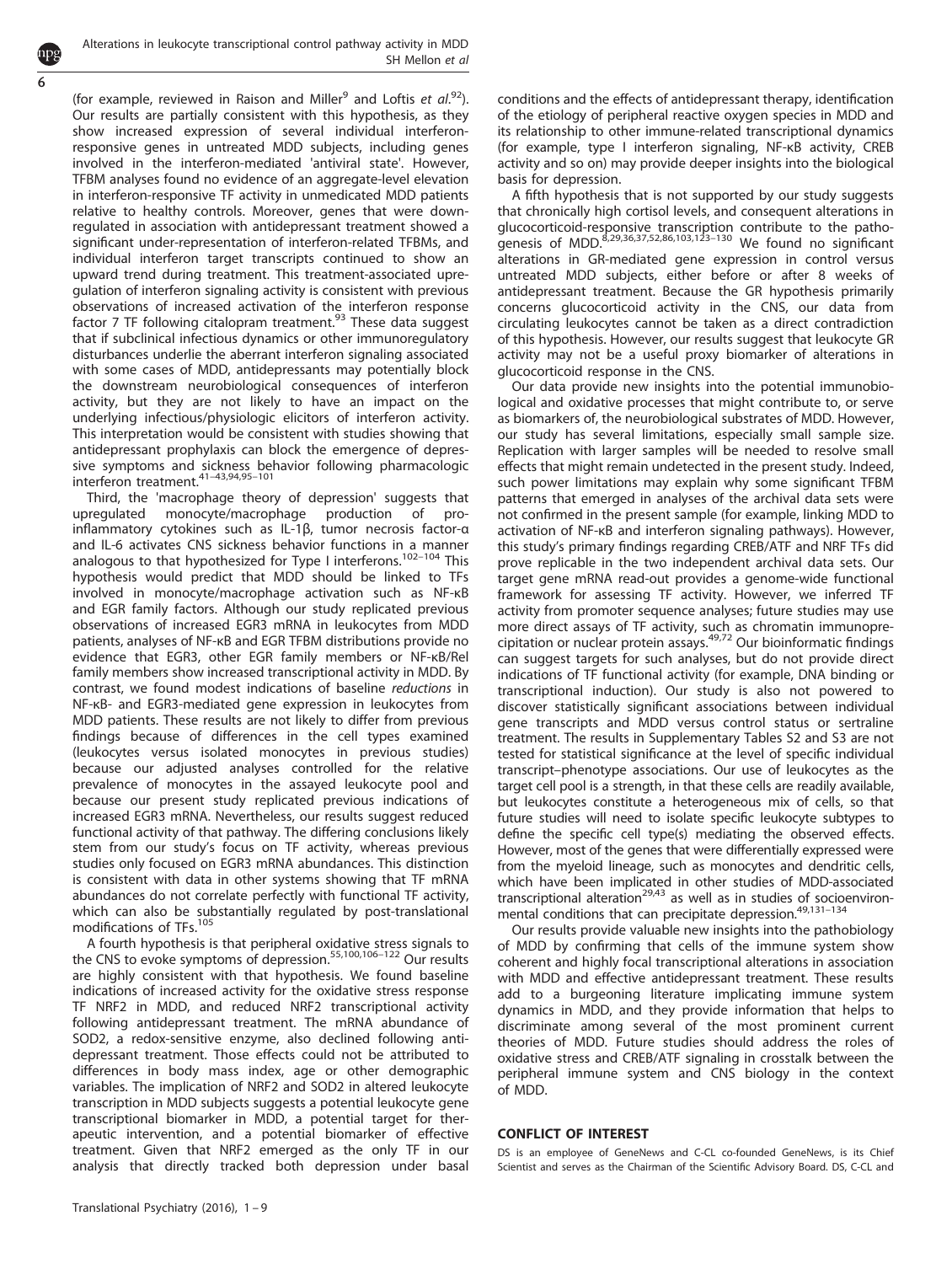

GeneNews have no financial interest in this study. GeneNews prepared RNA from the subjects' blood, and performed the microarray assays. The remaining authors declare no conflicts of interest.

#### ACKNOWLEDGMENTS

This research was supported by the O'Shaughnessy Family Foundation, The Tinberg Family and NIH grants from the National Institute of Mental Health (MH083784), the National Institute of Aging (P30-AG107265), the National Cancer Institute (R01-CA116778) and the National Center for Advancing Translational Sciences (through UCSF-CTSI Grant Number UL1 TR000004).

#### DISCLAIMER

The contents of this publication are solely the responsibility of the authors and do not necessarily represent the official views of the NIH.

#### **REFERENCES**

- 1 Hasin DS, Goodwin RD, Stinson FS, Grant BF. Epidemiology of major depressive disorder: results from the National Epidemiologic Survey on Alcoholism and Related Conditions. Arch Gen Psychiatry 2005; 62: 1097–1106.
- 2 Kessler RC, Berglund P, Demler O, Jin R, Koretz D, Merikangas KR et al. The epidemiology of major depressive disorder: results from the National Comorbidity Survey Replication (NCS-R). JAMA: the journal of the American Medical Associatio 2003; 289: 3095–3105.
- 3 Sartorius N. The economic and social burden of depression. J Clin Psychiatry 2001; 62(Suppl 15): 8–11.
- 4 Murray CJ, Lopez AD. Alternative projections of mortality and disability by cause 1990-2020: GLOBAL BURDEN OF DISEASE STudy. Lancet 1997; 349: 1498–1504.
- 5 Murray CJ, Lopez AD. Global mortality, disability, and the contribution of risk factors: Global Burden of Disease Study. Lancet 1997; 349: 1436–1442.
- 6 Greenberg PE, Kessler RC, Birnbaum HG, Leong SA, Lowe SW, Berglund PA et al. The economic burden of depression in the United States: how did it change between 1990 and 2000? J Clin Psychiatry 2003; 64: 1465–1475.
- 7 Kessler RC, Akiskal HS, Ames M, Birnbaum H, Greenberg P, Hirschfeld RM et al. Prevalence and effects of mood disorders on work performance in a nationally representative sample of U.S. workers. Am J Psychiatry 2006; 163: 1561-1568.
- 8 Krishnadas R, Cavanagh J. Depression: an inflammatory illness? J Neurol Neurosurg Psychiatry 2012; 83: 495–502.
- 9 Raison CL, Miller AH. Is depression an inflammatory disorder? Curr Psychiatry Rep 2011; 13: 467–475.
- 10 Schmidt HD, Shelton RC, Duman RS. Functional biomarkers of depression: diagnosis, treatment, and pathophysiology. Neuropsychopharmacology 2011; 36: 2375–2394.
- 11 Leuchter AF, Cook IA, Hamilton SP, Narr KL, Toga A, Hunter AM et al. Biomarkers to predict antidepressant response. Curr Psychiatry Rep 2010; 12: 553–562.
- 12 Hashimoto K. Brain-derived neurotrophic factor as a biomarker for mood disorders: an historical overview and future directions. Psychiatry Clin Neurosci 2010; 64: 341–357.
- 13 Quinones MP, Kaddurah-Daouk R. Metabolomics tools for identifying biomarkers for neuropsychiatric diseases. Neurobiol Dis 2009; 35: 165–176.
- 14 Ohmori T, Morita K, Saito T, Ohta M, Ueno S, Rokutan K. Assessment of human stress and depression by DNA microarray analysis. J Med Invest 2005; 52(Suppl): 266–271.
- 15 Rokutan K, Morita K, Masuda K, Tominaga K, Shikishima M, Teshima-Kondo S et al. Gene expression profiling in peripheral blood leukocytes as a new approach for assessment of human stress response. J Med Invest 2005; 52: 137–144.
- 16 Iga J, Ueno S, Yamauchi K, Numata S, Motoki I, Tayoshi S et al. Gene expression and association analysis of LIM (PDLIM5) in major depression. Neurosci Lett 2006; 400: 203–207.
- 17 Iga J, Ueno S, Ohmori T. Molecular assessment of depression from mRNAs in the peripheral leukocytes. Ann Med 2008; 40: 336–342.
- 18 Belzeaux R, Formisano-Treziny C, Loundou A, Boyer L, Gabert J, Samuelian JC et al. Clinical variations modulate patterns of gene expression and define blood biomarkers in major depression. J Psychiatr Res 2010; 44: 1205–1213.
- 19 Segman RH, Goltser-Dubner T, Weiner I, Canetti L, Galili-Weisstub E, Milwidsky A et al. Blood mononuclear cell gene expression signature of postpartum depression. Mol Psychiatry 2010; 15: 93–100.
- 20 Spijker S, Van Zanten JS, De Jong S, Penninx BW, van Dyck R, Zitman FG et al. Stimulated gene expression profiles as a blood marker of major depressive disorder. Biol Psychiatry 2010; 68: 179-186.
- 21 Iga J, Ueno S, Yamauchi K, Motoki I, Tayoshi S, Ohta K et al. Serotonin transporter mRNA expression in peripheral leukocytes of patients with major depression before and after treatment with paroxetine. Neurosci Lett 2005; 389: 12-16.
- 22 Iga J, Ueno S, Yamauchi K, Numata S, Kinouchi S, Tayoshi-Shibuya S et al. Altered HDAC5 and CREB mRNA expressions in the peripheral leukocytes of major depression. Prog Neuropsychopharmacol Biol Psychiatry 2007; 31: 628–632.
- 23 Matuzany-Ruban A, Golan M, Miroshnik N, Schreiber G, Avissar S. Normalization of GRK2 protein and mRNA measures in patients with depression predict response to antidepressants. Int J Neuropsychopharmacol 2010; 13: 83–91.
- 24 Yi Z, Li Z, Yu S, Yuan C, Hong W, Wang Z et al. Blood-based gene expression profiles models for classification of subsyndromal symptomatic depression and major depressive disorder. PLoS One 2012: **7**: e31283.
- 25 van Zuiden M, Geuze E, Willemen HL, Vermetten E, Maas M, Heijnen CJ et al. Preexisting high glucocorticoid receptor number predicting development of posttraumatic stress symptoms after military deployment. American J Psychiatry 2011; 168: 89–96.
- 26 Shalev AY, Videlock EJ, Peleg T, Segman R, Pitman RK, Yehuda R. Stress hormones and post-traumatic stress disorder in civilian trauma victims: a longitudinal study. Part I: HPA axis responses. Int J Neuropsychopharmacol 2008; 11: 365–372.
- 27 Oberlander TF, Weinberg J, Papsdorf M, Grunau R, Misri S, Devlin AM. Prenatal exposure to maternal depression, neonatal methylation of human glucocorticoid receptor gene (NR3C1) and infant cortisol stress responses. Epigenetics 2008; 3: 97–106.
- 28 Kumsta R, Entringer S, Koper JW, van Rossum EF, Hellhammer DH, Wust S. Glucocorticoid receptor gene polymorphisms and glucocorticoid sensitivity of subdermal blood vessels and leukocytes. Biol Psychol 2008; 79: 179–184.
- 29 DeRijk RH, Schaaf M, Stam FJ, de Jong IE, Swaab DF, Ravid R et al. Very low levels of the glucocorticoid receptor beta isoform in the human hippocampus as shown by Taqman RT-PCR and immunocytochemistry. Brain Res Mol Brain Res 2003; 116: 17–26.
- 30 Yehuda R, Halligan SL, Grossman R, Golier JA, Wong C. The cortisol and glucocorticoid receptor response to low dose dexamethasone administration in aging combat veterans and holocaust survivors with and without posttraumatic stress disorder. Biol Psychiatry 2002; 52: 393–403.
- 31 Weigelt K, Carvalho LA, Drexhage RC, Wijkhuijs A, de Wit H, van Beveren NJ et al. TREM-1 and DAP12 expression in monocytes of patients with severe psychiatric disorders. EGR3, ATF3 and PU.1 as important transcription factors. Brain Behav Immun 2011; 25: 1162–1169.
- 32 Slattery DA, Morrow JA, Hudson AL, Hill DR, Nutt DJ, Henry B. Comparison of alterations in c-fos and Egr-1 (zif268) expression throughout the rat brain following acute administration of different classes of antidepressant compounds. Neuropsychopharmacology 2005; 30: 1278–1287.
- 33 McKee SC, Thompson CS, Sabourin LA, Hakim AM. Regulation of expression of early growth response transcription factors in rat primary cortical neurons by extracellular ATP. Brain Res 2006; 1088: 1–11.
- 34 Gallitano-Mendel A, Izumi Y, Tokuda K, Zorumski CF, Howell MP, Muglia LJ et al. The immediate early gene early growth response gene 3 mediates adaptation to stress and novelty. Neuroscience 2007; 148: 633–643.
- 35 Lang F, Strutz-Seebohm N, Seebohm G, Lang UE. Significance of SGK1 in the regulation of neuronal function. J Physiol 2010; 588: 3349–3354.
- 36 Pace TW, Miller AH. Cytokines and glucocorticoid receptor signaling. Relevance to major depression. Ann N Y Acad Sci 2009; 1179: 86–105.
- 37 Pace TW, Hu F, Miller AH. Cytokine-effects on glucocorticoid receptor function: relevance to glucocorticoid resistance and the pathophysiology and treatment of major depression. Brain Behav Immun 2007; 21: 9–19.
- 38 O'Connor TM, O'Halloran DJ, Shanahan F. The stress response and the hypothalamic-pituitary-adrenal axis: from molecule to melancholia. QJM 2000; 93: 323–333.
- 39 Barger SW, Moerman AM, Mao X. Molecular mechanisms of cytokine-induced neuroprotection: NFkappaB and neuroplasticity. Curr Pharma Design 2005; 11: 985–998.
- 40 Garate I, Garcia-Bueno B, Madrigal JL, Bravo L, Berrocoso E, Caso JR et al. Origin and consequences of brain Toll-like receptor 4 pathway stimulation in an experimental model of depression. J Neuroinflamm 2011; 8: 151.
- 41 Pace TW, Hu F, Miller AH. Activation of cAMP-protein kinase A abrogates STAT5 mediated inhibition of glucocorticoid receptor signaling by interferon-alpha. Brain Behav Immun 2011; 25: 1716–1724.
- 42 Felger JC, Alagbe O, Pace TW, Woolwine BJ, Hu F, Raison CL et al. Early activation of p38 mitogen activated protein kinase is associated with interferon-alphainduced depression and fatigue. Brain Behav Immun 2011; 25: 1094–1098.
- 43 Felger JC, Cole SW, Pace TW, Hu F, Woolwine BJ, Doho GH et al. Molecular signatures of peripheral blood mononuclear cells during chronic interferonalpha treatment: relationship with depression and fatigue. Psychol Med 2012; 42: 1591–1603.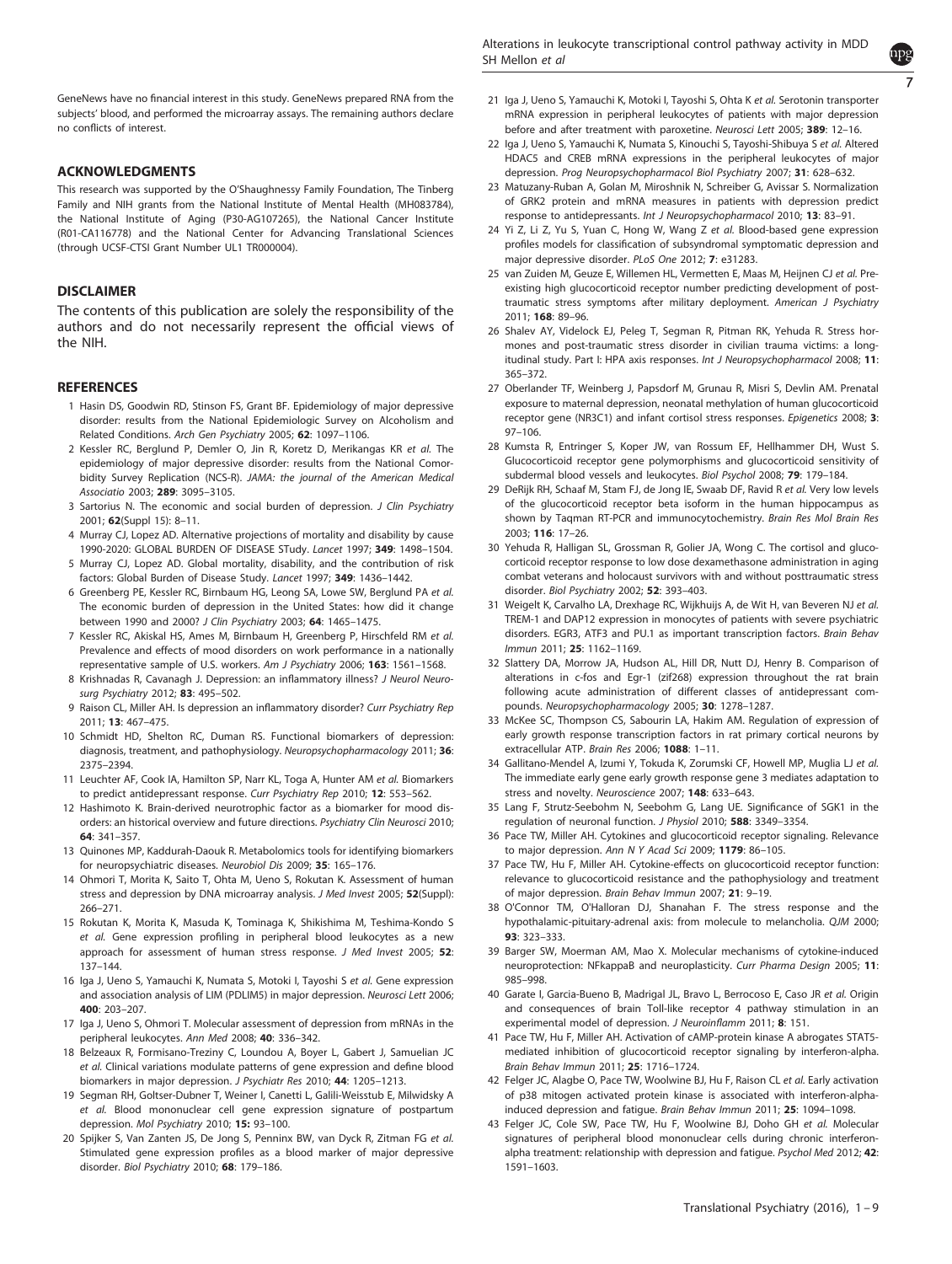- 8
- 44 Salim S, Chugh G, Asghar M. Inflammation in anxiety. Adv Protein Chem Struct Biol 2012; 88: 1–25.
- 45 Henningsen K, Palmfeldt J, Christiansen S, Baiges I, Bak S, Jensen ON et al. Candidate hippocampal biomarkers of susceptibility and resilience to stress in a rat model of depression. Mol Cell Proteomics 2012; 11(M111): 016428.
- 46 Correa F, Mallard C, Nilsson M, Sandberg M. Activated microglia decrease histone acetylation and Nrf2-inducible anti-oxidant defence in astrocytes: restoring effects of inhibitors of HDACs, p38 MAPK and GSK3beta. Neurobiol Dis 2011; 44: 142–151.
- 47 Cole SW, Yan W, Galic Z, Arevalo J, Zack JA. Expression-based monitoring of transcription factor activity: the TELiS database. Bioinformatics 2005; 21: 803–810.
- 48 Brown HJ, Peng L, Harada JN, Walker JR, Cole S, Lin SF et al. Gene expression and transcription factor profiling reveal inhibition of transcription factor cAMPresponse element-binding protein by gamma-herpesvirus replication and transcription activator. *J Biol Chem* 2010: **285**: 25139-25153.
- 49 Cole SW, Arevalo JM, Takahashi R, Sloan EK, Lutgendorf SK, Sood AK et al. Computational identification of gene-social environment interaction at the human IL6 locus. Proc Natl Acad Sci USA 2010; 107: 5681–5686.
- 50 Kurokawa K, Tanahashi T, Murata A, Akaike Y, Katsuura S, Nishida K et al. Effects of chronic academic stress on mental state and expression of glucocorticoid receptor alpha and beta isoforms in healthy Japanese medical students. Stress 2011; 14: 431–438.
- 51 van Rijen EA, Harvey RA, Barton RN, Rose JG, Horan MA. Sensitivity of mononuclear leucocytes to glucocorticoids in elderly hip-fracture patients resistant to suppression of plasma cortisol by dexamethasone. Eur J Endocrinol 1998; 138: 659–666.
- 52 Wassef A, Smith EM, Rose RM, Gardner R, Nguyen H, Meyer WJ. Mononuclear leukocyte glucocorticoid receptor binding characteristics and down-regulation in major depression. Psychoneuroendocrinology 1990; 15: 59–68.
- 53 Kraus J. Regulation of mu-opioid receptors by cytokines. Front Biosci (Schol Ed) 2009; 1: 164–170.
- 54 First MB, Spitzer RL, Gibbon M, Williams J. Structured Clinical Interview for DSM-IV-TR Axis I Disorders, Research Version, Patient Edition (SCID-I/P). New York: Biometrics Research, New York State Psychiatric Institute, November 2002.
- 55 Wolkowitz OM, Mellon SH, Epel ES, Lin J, Dhabhar FS, Su Y et al. Leukocyte telomere length in major depression: correlations with chronicity, inflammation and oxidative stress--preliminary findings. PLoS One 2011; 6: e17837.
- 56 Wolkowitz OM, Wolf J, Shelly W, Rosser R, Burke HM, Lerner GK et al. Serum BDNF levels before treatment predict SSRI response in depression. Prog Neuropsychopharmacol Biol Psychiatry 2011; 35: 1623–1630.
- 57 Hamilton M. Development of a rating scale for primary depressive illness. Br J Soc Clin Psychol 1967; 6: 278–296.
- 58 Adler NE, Epel ES, Castellazzo G, Ickovics JR. Relationship of subjective and objective social status with psychological and physiological functioning: preliminary data in healthy white women. Health Psychol 2000; 19: 586–592.
- 59 Mauri MC, Laini V, Cerveri G, Scalvini ME, Volonteri LS, Regispani F et al. Clinical outcome and tolerability of sertraline in major depression: a study with plasma levels. Prog Neuropsychopharmacol Biol Psychiatry 2002; 26: 597–601.
- 60 Katz S, Irizarry RA, Lin X, Tripputi M, Porter MW. A summarization approach for Affymetrix GeneChip data using a reference training set from a large, biologically diverse database. BMC Bioinformatics 2006; 7: 464.
- 61 Bolstad BM, Irizarry RA, Astrand M, Speed TP. A comparison of normalization methods for high density oligonucleotide array data based on variance and bias. Bioinformatics 2003; 19: 185–193.
- 62 Cole SW, Galic Z, Zack JA. Controlling false-negative errors in microarray differential expression analysis: a PRIM approach. Bioinformatics 2003; 19: 1808–1816.
- 63 Guo L, Lobenhofer EK, Wang C, Shippy R, Harris SC, Zhang L et al. Rat toxicogenomic study reveals analytical consistency across microarray platforms. Nat Biotechnol 2006; 24: 1162–1169.
- 64 Shi L, Campbell G, Jones WD, Campagne F, Wen Z, Walker SJ et al. The Micro-Array Quality Control (MAQC)-II study of common practices for the development and validation of microarray-based predictive models. Nat Biotechnol 2010; 28: 827–838.
- 65 Shi L, Jones WD, Jensen RV, Harris SC, Perkins RG, Goodsaid FM et al. The balance of reproducibility, sensitivity, and specificity of lists of differentially expressed genes in microarray studies. BMC Bioinformatics 2008; 9(Suppl 9): S10.
- 66 Shi L, Reid LH, Jones WD, Shippy R, Warrington JA, Baker SC et al. The MicroArray Quality Control (MAQC) project shows inter- and intraplatform reproducibility of gene expression measurements. Nat Biotechnol 2006; 24: 1151–1161.
- 67 Witten DM, Tibshirani R. A Comparison of Fold-change and the t-statistic for Microarray Data Analysis: Stanford University; 2007.
- 68 Subramanian A, Tamayo P, Mootha VK, Mukherjee S, Ebert BL, Gillette MA et al. Gene set enrichment analysis: a knowledge-based approach for interpreting

genome-wide expression profiles. Proc Natl Acad Sci USA 2005; 102: 15545–15550.

- 69 Wingender E, Dietze P, Karas H, Knuppel R. TRANSFAC: a database on transcription factors and their DNA binding sites. Nucleic Acids Res 1996; 24: 238–241.
- 70 Quandt K, Frech K, Karas H, Wingender E, Werner T. MatInd and MatInspector: new fast and versatile tools for detection of consensus matches in nucleotide sequence data. Nucleic Acids Res 1995; 23: 4878–4884.
- 71 Pruitt KD, Maglott DR. RefSeq and LocusLink: NCBI gene-centered resources. Nucleic Acids Res 2001; 29: 137–140.
- 72 Irwin MR, Wang M, Ribeiro D, Cho HJ, Olmstead R, Breen EC et al. Sleep loss activates cellular inflammatory signaling. Biol Psychiatry 2008; 64: 538-540.
- 73 Dipietro L, Caspersen CJ, Ostfeld AM, Nadel ER. A survey for assessing physical activity among older adults. Med Sci Sports Exerc 1993; 25: 628–642.
- 74 Heim C, Newport DJ, Mletzko T, Miller AH, Nemeroff CB. The link between childhood trauma and depression: insights from HPA axis studies in humans. Psychoneuroendocrinology 2008; 33: 693–710.
- 75 Duman RS. Novel therapeutic approaches beyond the serotonin receptor. Biol Psychiatry 1998; 44: 324–335.
- 76 Carlezon WA Jr., Duman RS, Nestler EJ. The many faces of CREB. Trends Neurosci 2005; 28: 436–445.
- 77 Chen AC, Shirayama Y, Shin KH, Neve RL, Duman RS. Expression of the cAMP response element binding protein (CREB) in hippocampus produces an antidepressant effect. Biol Psychiatry 2001; 49: 753–762.
- 78 Newton SS, Thome J, Wallace TL, Shirayama Y, Schlesinger L, Sakai N et al. Inhibition of cAMP response element-binding protein or dynorphin in the nucleus accumbens produces an antidepressant-like effect. J Neurosci 2002; 22: 10883–10890.
- 79 Thome J, Henn FA, Duman RS. Cyclic AMP response element-binding protein and depression. Expert Rev Neurother 2002; 2: 347–354.
- 80 Blom JM, Tascedda F, Carra S, Ferraguti C, Barden N, Brunello N. Altered regulation of CREB by chronic antidepressant administration in the brain of transgenic mice with impaired glucocorticoid receptor function. Neuropsychopharmacology 2002; 26: 605–614.
- 81 Boer U, Alejel T, Beimesche S, Cierny I, Krause D, Knepel W et al. CRE/CREB-driven up-regulation of gene expression by chronic social stress in CRE-luciferase transgenic mice: reversal by antidepressant treatment. PLoS One 2007; 2: e431.
- 82 Maurice T, Duclot F, Meunier J, Naert G, Givalois L, Meffre J et al. Altered memory capacities and response to stress in p300/CBP-associated factor (PCAF) histone acetylase knockout mice. Neuropsychopharmacology 2008; 33: 1584–1602.
- 83 Lee JS, Jang DJ, Lee N, Ko HG, Kim H, Kim YS et al. Induction of neuronal vascular endothelial growth factor expression by cAMP in the dentate gyrus of the hippocampus is required for antidepressant-like behaviors. J Neurosci 2009; 29: 8493–8505.
- 84 Wallace DL, Han MH, Graham DL, Green TA, Vialou V, Iniquez SD et al. CREB regulation of nucleus accumbens excitability mediates social isolation-induced behavioral deficits. Nat Neurosci 2009; 12: 200–209.
- 85 Alboni S, Tascedda F, Corsini D, Benatti C, Caggia F, Capone G et al. Stress induces altered CRE/CREB pathway activity and BDNF expression in the hippocampus of glucocorticoid receptor-impaired mice. Neuropharmacology 2011; 60: 1337–1346.
- 86 Sulser F. The role of CREB and other transcription factors in the pharmacotherapy and etiology of depression. Ann Med 2002; 34: 348–356.
- 87 Burcescu I, Wigg K, King N, Vetro A, Kiss E, Katay L et al. Association study of CREB1 and childhood-onset mood disorders. Am J Med Genet B Neuropsychiatr Genet 2005; 137B: 45–50.
- 88 Blendy JA. The role of CREB in depression and antidepressant treatment. Biol Psychiatry 2006; 59: 1144–1150.
- 89 Nair A, Vaidya VA. Cyclic AMP response element binding protein and brainderived neurotrophic factor: molecules that modulate our mood? J Biosci 2006;  $31:423-434$ .
- 90 Akin D, Manier DH, Sanders-Bush E, Shelton RC. Signal transduction abnormalities in melancholic depression. Int J Neuropsychopharmacol 2005; 8: 5-16.
- 91 Laifenfeld D, Karry R, Grauer E, Klein E, Ben-Shachar D. ATF2, a member of the CREB/ATF family of transcription factors, in chronic stress and consequent to antidepressant treatment: animal models and human post-mortem brains. Neuropsychopharmacology 2004; 29: 589–597.
- 92 Loftis JM, Huckans M, Morasco BJ. Neuroimmune mechanisms of cytokineinduced depression: current theories and novel treatment strategies. Neurobiol Dis 2010; 37: 519–533.
- 93 Mamdani F, Berlim MT, Beaulieu MM, Labbe A, Merette C, Turecki G. Gene expression biomarkers of response to citalopram treatment in major depressive disorder. Transl Psychiatry 2011; 1: e13.
- 94 Dieperink E, Willenbring M, Ho SB. Neuropsychiatric symptoms associated with hepatitis C and interferon alpha: a review. AmJ Psychiatry 2000; 157: 867-876.